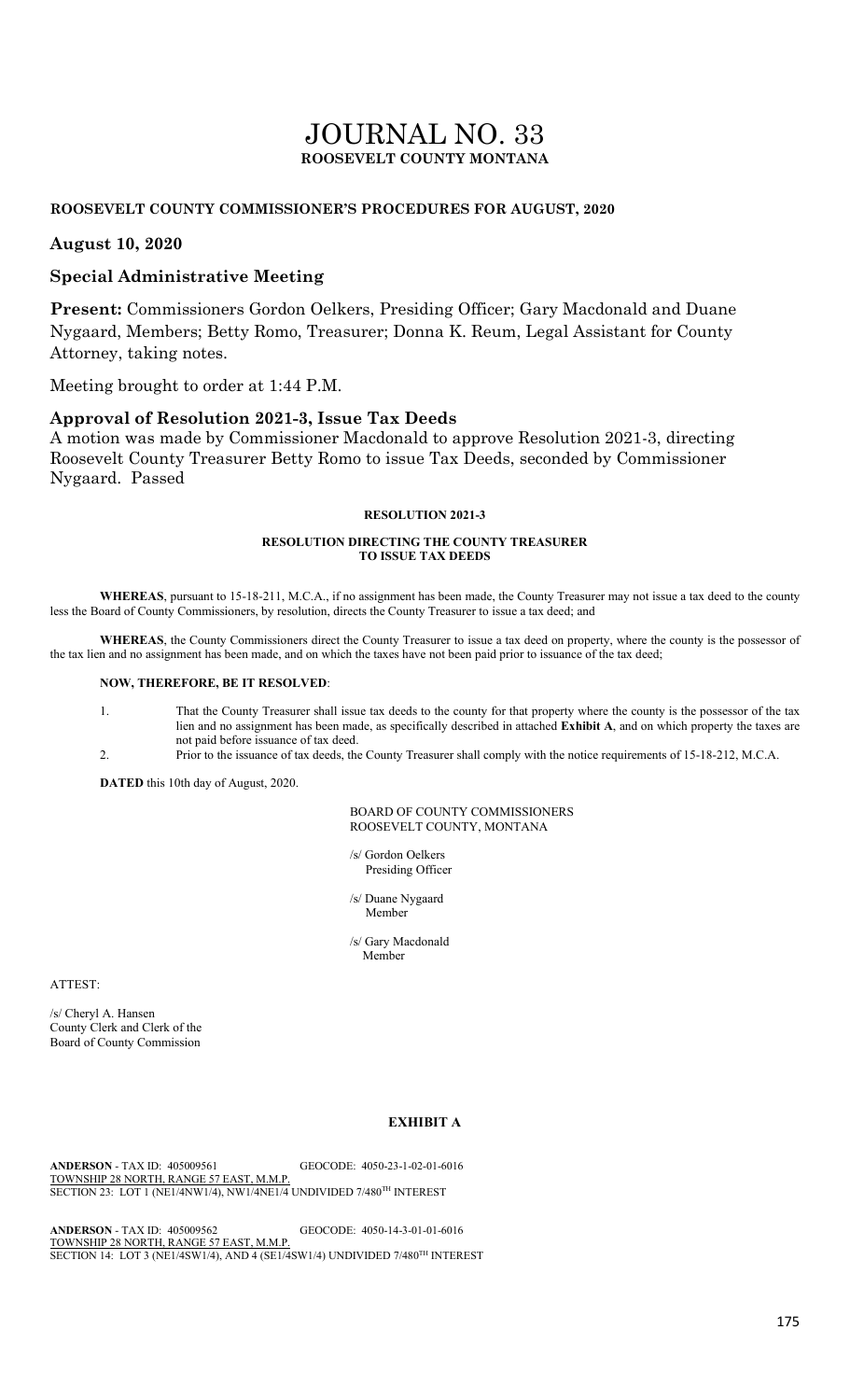**GREEN** - TAX ID: 504504976 GEOCODE: 3911-15-2-19-08-0000 LOT 10, BLOCK 3, FOSTER'S ADDITION TO WOLF POINT, ROOSEVELT COUNTY, MONTANA, ACCORDING TO THE OFFICIAL MAP OR PLAT ON FILE AND OF RECORD IN THE OFFICE OF THE CLERK AND RECORDER'S OFFICE OF SAID COUNTY.

**HICKERSON** - TAX ID: 404407241 GEOCODE: 4044-28-2-04-02-0001 TOWNSHIP 28 NORTH, RANGE 53 EAST, M.M.P. SECTION 28: W1/2SE1/4NW1/4 UNDIVIDED 19/11520TH INTEREST

**JACKSON** - TAX ID: 405009563 GEOCODE: 4050-23-1-02-01-6013 TOWNSHIP 28 NORTH, RANGE 57 EAST, M.P.M. SECTION 23: LOT 1 (NE1/4NW1/4), NW1/4NE1/4 UNDIVIDED 7/480<sup>TH</sup> INTEREST

**JACKSON** - TAX ID: 405009564 GEOCODE: 4050-14-3-01-01-6014 TOWNSHIP 28 NORTH, RANGE 57 EAST, M.P.M. SECTION 14: LOT 3 (NE1/4SW1/4), AND LOT 4 (SE1/4SW1/4) UNDIVIDED 7/480<sup>TH</sup> INTEREST

**LAROCQUE** - TAX ID: 405009565 GEOCODE: 4050-14-3-01-01-6015 TOWNSHIP 28 NORTH, RANGE 57 EAST, M.P.M. SECTION 14: LOT 3 (NE1/4SW1/4), AND LOT 4 (SE1/4SW1/4) UNDIVIDED 7/480<sup>TH</sup> INTEREST

**LAROCOUE - TAX ID: 405009566** GEOCODE: 4050-23-1-02-01-6014 TOWNSHIP 28 NORTH, RANGE 57 EAST, M.M.P. SECTION 23: LOT 1 (NE1/4NW1/4), NW1/4NE1/4 UNDIVIDED 7/480<sup>TH</sup> INTEREST

**MATECHUCK** - TAX ID: 425909204 GEOCODE: 3917-05-1-03-01-6002, 3917-20-2-02-01-6004, 3917-25-2-02-01-6002, 3917-26-1-01-01-6002, 3919-24-1-01-02-6003, 3921-16-4-03-01-6002, 3921-17-3-04-02-6003, 4259-10-1-01-01-6002 TOWNSHIP 27 NORTH, RANGE 50 EAST, M.P.M. SECTION 5: SW¼NE¼ UNDIVIDED 11/10000TH INTEREST SECTION 20: LOT 7 (NE¼NW¼) UNDIVIDED 11/12000TH INTEREST SECTION 25: LOT 13 & 14 (NW¼NW¼) UNDIVIDED 7/2750TH INTEREST SECTION 26: LOTS 4 & 5 (NE¼NE¼) UNDIVIDED 7/2750TH INTEREST TOWNSHIP 27 NORTH, RANGE 51 EAST, M.P.M. SECTION 24: W½NE¼NE¼ UNDIVIDED 119/99000TH INTEREST TOWNSHIP 27 NORTH, RANGE 52 EAST, M.P.M. SECTION 16: E½SW¼SE¼ UNDIVIDED 119/49500TH INTEREST SECTION 17: SE¼SW¼ UNDIVIDED 119/99000TH INTEREST TOWNSHIP 30 NORTH, RANGE 49 EAST, M.P.M. SECTION 10: E½ UNDIVIDED 121/21000TH INTEREST

**MAYFIELD** - TAX ID: 391700469 GEOCODE: 3917-23-4-01-01-0002 TOWNSHIP 27 NORTH, RANGE 50 EAST, M.M.P. SECTION 23: E1/2NE1/4SE1/4

**MAYFIELD** - TAX ID: 392901756 GEOCODE: 3929-07-2-03-03-0001 TOWNSHIP 27 NORTH, RANGE 55 EAST, M.M.P. SECTION 7: LOT 6 (SW1/4NW1/4)

**MAYFIELD** - TAX ID: 404000468 GEOCODE: 4040-20-1-01-01-0001 TOWNSHIP 28 NORTH, RANGE 49 EAST, M.M.P. SECTION 20: N1/2

**MAYFIELD** - TAX ID: 447700019 GEOCODE: 4477-24-1-03-01-0002, 4477-25-1-01-01-0002 TOWNSHIP 32 NORTH, RANGE 48 EAST, M.M.P. SECTION 24: SW¼NE¼, SE¼SE¼, W½SE¼ SECTION 25: N½NE¼

**MAYFIELD** - TAX ID: 448200470 GEOCODE: 4482-29-3-01-01-0001, 4482-32-3-01-01-0001 TOWNSHIP 32 NORTH, RANGE 53 EAST, M.M.P. SECTION 29: S1/2 UNDIVIDED 6/144TH INTEREST SECTION 32: S1/2 UNDIVIDED ½ INTEREST

**MONTANA LAND & CATTLE LLC** - TAX ID: 504505016 GEOCODE: 3911-15-3-05-14-0000 LOT 12 BLOCK 38, ORIGINAL TOWNSITE OF WOLF POINT, ROOSEVELT COUNTY, MONTANA, ACCORDING TO THE OFFICIAL MAP OR PLAT ON FILE AND OF RECORD IN THE OFFICE OF THE CLERK AND RECORDER'S OFFICE OF SAID COUNTY.

**ROBINSON** - TAX ID: 392109277 GEOCODE: 3919-11-1-02-03-6002, 3919-11-3-04-01-6002, 3919-14-1-02-01-6002, 3919-14-1-03-01-6002, 3921-16-4- 04-01-6002, 3921-19-1-01-01-6002 TOWNSHIP 27 NORTH, RANGE 51 EAST, M.P.M. SECTION 11: S½N½NE¼, SE¼SW¼, S1/2NE1/4, SE1/4 UNDIVIDED 1/35TH INTEREST SECTION 14: NW¼NE¼, SW¼NE¼ UNDIVIDED 1/35TH INTEREST TOWNSHIP 27 NORTH, RANGE 52 EAST, M.P.M. SECTION 16: E½SE¼SE¼ UNDIVIDED 2/1215TH INTEREST SECTION 19: E½NE¼NE¼ UNDIVIDED 1/35TH INTEREST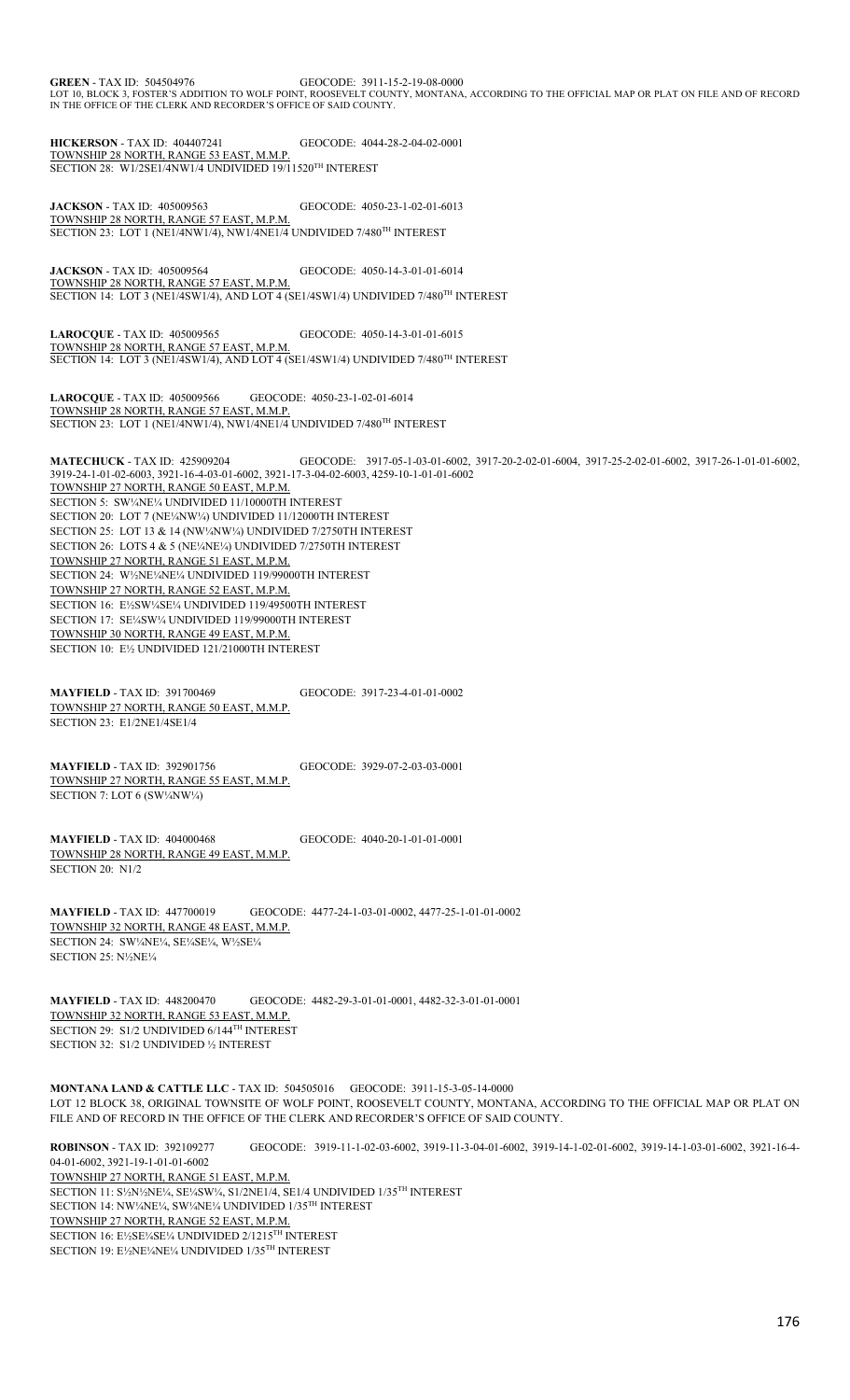**ROBINSON** - TAX ID: 426409593 GEOCODE: 4264-23-1-01-02-6002 TOWNSHIP 30 NORTH, RANGE 54 EAST, M.M.P. SECTION 23: NE1/4NE1/4

**SAVIOR** - TAX ID: 500903450GEOCODE: 3919-07-2-09-13-0000

SOUTH 84.725 FEET OF LOTS 8 AND 9, BLOCK 4, FIRST ADDITION TO POPLAR, ROOSEVELT COUNTY, MONTANA, ACCORDING TO THE OFFICIAL MAP OR PLAT ON FILE AND OF RECORD IN THE OFFICE OF THE CLERK AND RECORDER'S OFFICE OF SAID COUNTY.

**SCHAFER** - TAX ID: 504504678 GEOCODE: 3911-15-3-03-04-0000 LOT 11, BLOCK 36, ORIGINAL TOWNSITE OF WOLF POINT, ROOSEVELT COUNTY, MONTANA, ACCORDING TO THE OFFICIAL MAP OR PLAT ON FILE AND OF RECORD IN THE OFFICE OF THE CLERK AND RECORDER'S OFFICE OF SAID COUNTY.

**TOWN OF FROID/ERICKSON** - TAX ID: 506505397 GEOCODE: 4266-19-3-41-04-0000 LOTS 11 AND 12, BLOCK 13, SCHNITZLER ADDITION TO FROID, ROOSEVELT COUNTY, MONTANA, ACCORDING TO THE OFFICIAL MAP OR PLAT ON FILE AND OF RECORD IN THE OFFICE OF THE CLERK AND RECORDER'S OFFICE OF SAID COUNTY.

Commissioner Macdonald moved to adjourn Commissioner Nygaard seconded Meeting adjourned at 1:45 P.M.

**August 11, 2020**

# **Regular Public Meeting**

**Present:** Commissioners Gordon Oelkers, Presiding Officer; Gary Macdonald and Duane Nygaard, Members; Donna K. Reum and Frank A. Piocos, County Attorney's Office; James Walling, Northern Plains Independent Newspaper; Bill Juve; Lindsey McNabb, DES Coordinator/ Administrative Assistant.

Commissioner Oelkers called the meeting to order at 11:00 A.M.

employee Silva Pronto, seconded by Commissioner Macdonald. Passed

**Conflict of Interest:** None **Minutes: Minutes for the Regular Public Meeting of July 21, 2020** A motion was made by Commissioner Nygaard to approve the minutes for the Regular Public Meeting of July 21, 2020, seconded by Commissioner Macdonald. Passed **Minutes for the Month of July 2020**  No minutes were presented. No action taken. **Public Comment:** None **Administrative Issues: Approval of Bid for Concrete Work at the Courthouse**  Bids not comparable. No action taken. **Update on County Road 1013 Project**  Commissioner Oelkers gave an update on the culvert project on County Road 1013 **Claims: Claims for July 22, 2020 in the amount of \$148,644.58** A motion was made by Commissioner Macdonald to approve claims for July 22, 2020 in the amount of \$148,644.58, seconded by Commissioner Nygaard. Passed **Claims for August 6, 2020 in the amount of \$136,112.44** A motion was made by Commissioner Macdonald to approve the claims for August 6, 2020 in the amount of \$136,112.44, seconded by Commissioner Nygaard. Passed **New Hire:** None **Pay Raises: Annual Pay Raise for Detention Center Employee Keelia Brock** A motion was made by Commissioner Macdonald to approve annual pay raise for Detention Center employee Keelia Brock, seconded by Commissioner Nygaard. Passed **Annual Pay Raise for Detention Center Employee Elise Akers**  A motion was made by Commissioner Macdonald to approve annual pay raise for Detention Center employee Elise Akers, seconded by Commissioner Nygaard. Passed **Six Month Pay Raise for Library Employee Silva Pronto** A motion was made by Commissioner Nygaard to approve six month pay raise for Library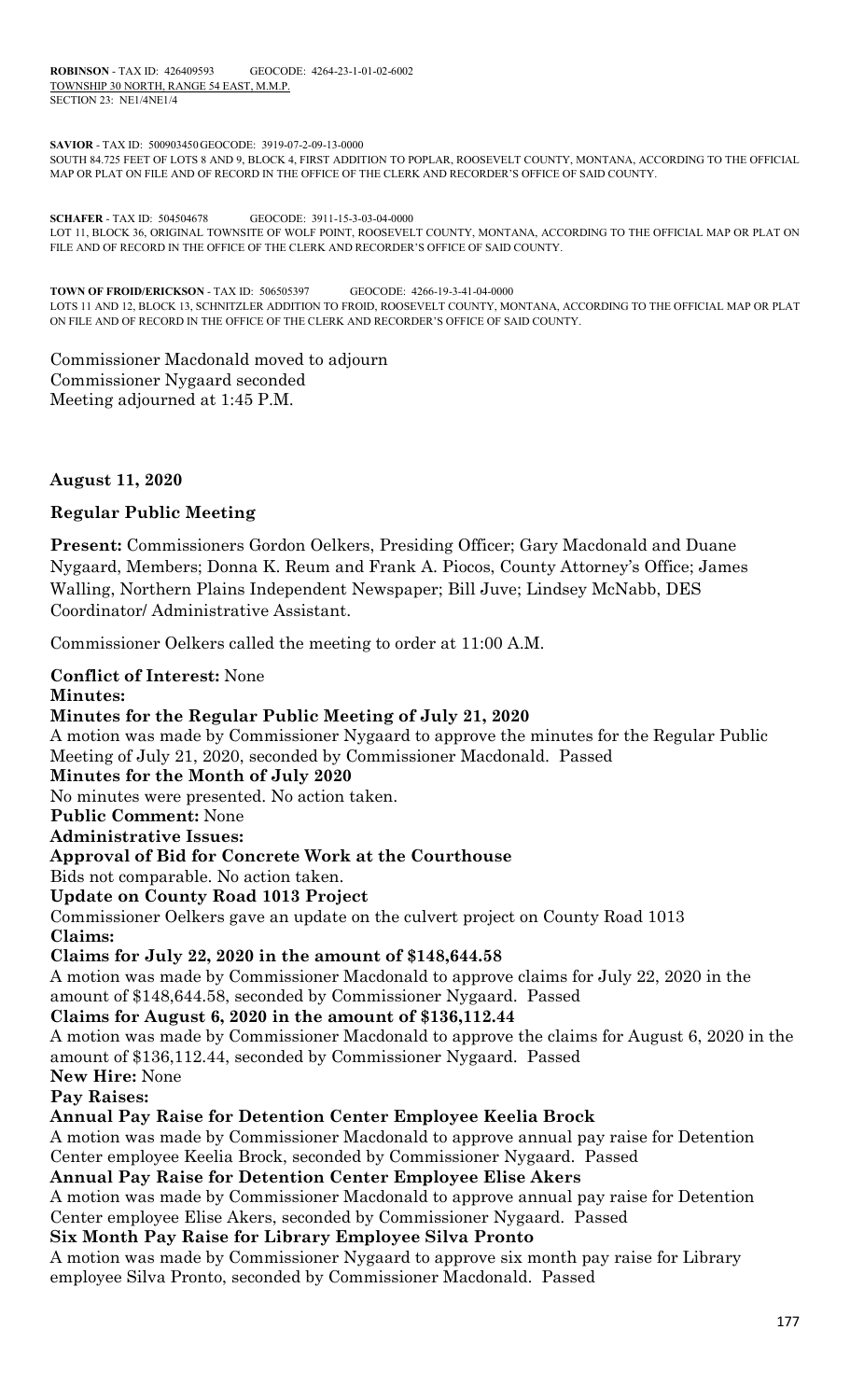# **Annual Pay Raise for Road Department Employee Ed Kalal**

A motion was made by Commissioner Macdonald to approve annual pay raise for Road Department employee Ed Kalal, seconded by Commissioner Nygaard. Passed

# **Additional Administrative Issues:**

**Approval of Stage One Fire Restrictions** 

A motion was made by Commissioner Macdonald to approve Fire Warden's recommendation for stage one fire restrictions, seconded by Commissioner Nygaard.

## Passed

# **Discussion:**

Stage one fire restriction is no open burning, no burn permits will be issued. Restrictions will be reviewed every week.

# **Resignation from Detention Center Employee Joshua Miller**

A motion was made by Commissioner Macdonald to accept Detention Center employee Joshua Miller resignation, seconded by Commissioner Nygaard. Passed

# **Discussion:**

Commissioners would like to thank Joshua Miller for time served with Roosevelt County. **New Business:** None

# **Unfinished Business:** None

Commissioner Macdonald moved to adjourn Commissioner Nygaard seconded Meeting adjourned at 11:10 A.M.

# **August 12, 2020**

# **Special Administrative Meeting**

**Present**: Commissioners Gordon Oelkers, Presiding Officer and Duane Nygaard, Member; Donna K. Reum, Legal Assistant for County Attorney, taking notes.

Meeting brought to order at 9:30 A.M.

# **New Hire:**

# **Richard Weber, Road Department**

A motion was made by Commissioner Nygaard to approve new hire Richard Weber as a part time temporary mower in the McCabe area for the Road Department, seconded by Commissioner Oelkers. Passed

Commissioner Oelkers moved to adjourn Commissioner Nygaard seconded Meeting adjourned at 9:31 A.M.

# **August 17, 2020**

# **Special Administrative Meeting**

**Present**: Commissioners Gordon Oelkers, Presiding Officer; Gary Macdonald and Duane Nygaard, Members; Lindsey McNabb, DES Coordinator/ Administrative Assistant.

A motion was made by Commissioner Nygaard to go into Special Administrative Session, seconded by Commissioner Macdonald. Passed

Meeting brought to order at 10:42 A.M.

# **New Hire:**

# **Jordan Kierstead and Charles Schaffer, Road Department**

A motion was made by Commissioner Nygaard to approve new hires Jordan Kierstead and Charles Schaffer as a part time temporary mower for the Road Department, seconded by Commissioner Macdonald. Passed

Commissioner Macdonald moved to adjourn Commissioner Nygaard seconded Meeting adjourned at 10:43 A.M.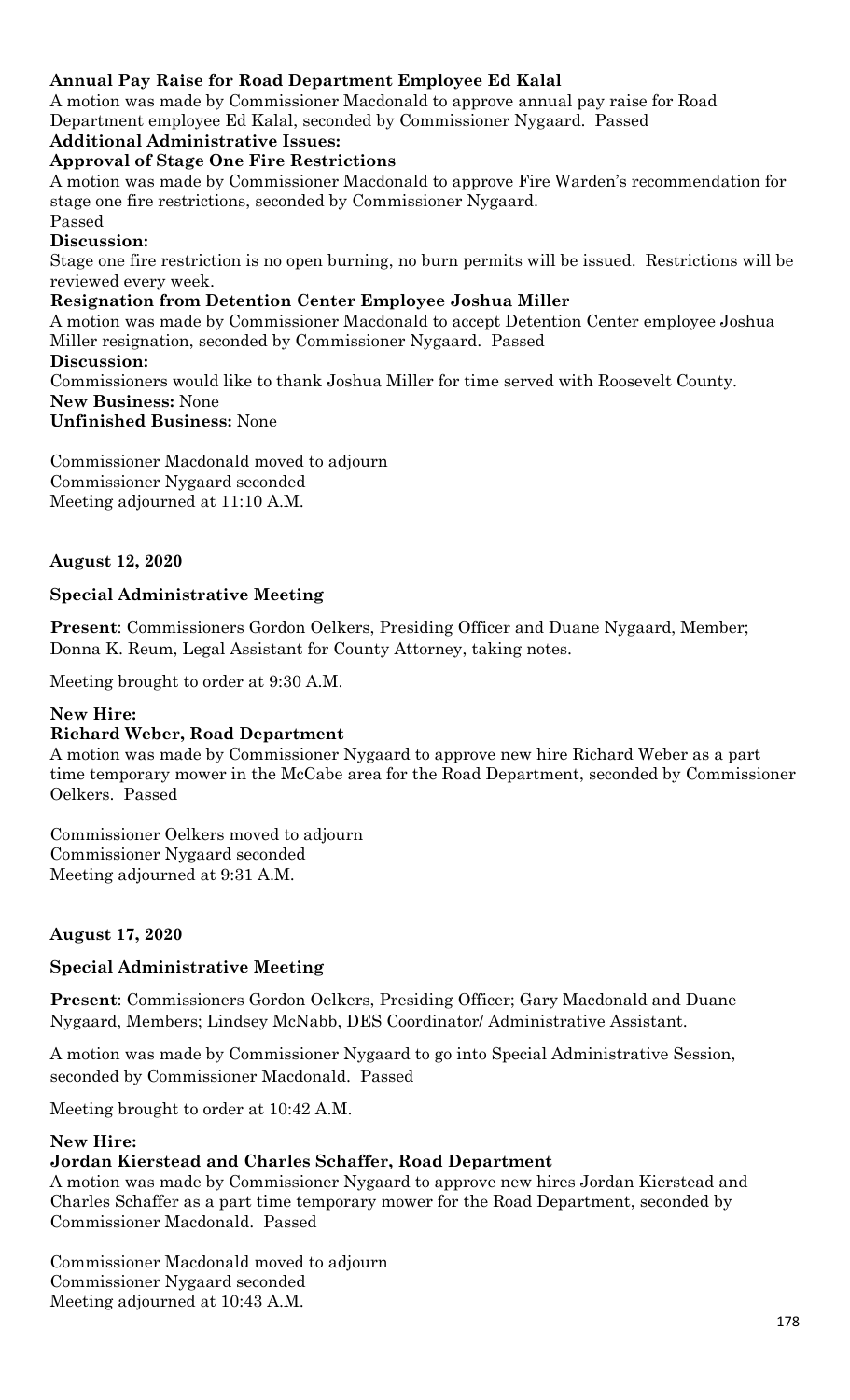# **August 25, 2020**

# **Regular Public Meeting**

**Present:** Commissioners Gordon Oelkers, Presiding Officer; Gary Macdonald and Duane Nygaard, Members; Donna K. Reum and Frank A. Piocos, County Attorney's Office; Cheryl Hansen, Clerk and Recorder's Office; Craig Karge, Maintenance Supervisor; James Walling, Northern Plains Independent Newspaper; Bill Juve; Lindsey McNabb, DES Coordinator/ Administrative Assistant.

Commissioner Oelkers called the meeting to order at 11:00 A.M.

# **Conflict of Interest:** None

# **Minutes:**

# **Minutes for the Month of July 2020**

A motion was made by Commissioner Macdonald to approve the minutes for the Month of July 2020, seconded by Commissioner Nygaard. Passed

**Minutes for the Special Administrative Meeting of August 10, 2020**

A motion was made by Commissioner Macdonald to approve the minutes for the Special Administrative Meeting of August 10, 2020, seconded by Commissioner Nygaard. Passed **Minutes for the Regular Public Meeting of August 11, 2020**

A motion was made by Commissioner Macdonald to approve the minutes for the Regular Public Meeting of August 11, 2020, seconded by Commissioner Nygaard. Passed

# **Minutes for the Special Administrative Meeting of August 12, 2020**

A motion was made by Commissioner Macdonald to approve the minutes for the Special Administrative Meeting of August 12, 2020, seconded by Commissioner Nygaard. Passed **Minutes for the Special Administrative Meeting of August 17, 2020**

A motion was made by Commissioner Macdonald to approve the minutes for the Special Administrative Meeting of August 17, 2020, seconded by Commissioner Nygaard. Passed

# **Public Comment:** None

**Administrative Issues:**

# **Approval of Federal General Mail Ballot Election**

No objections were heard.

# **Approval of MOU between Sheriff's Office and Fort Peck Tribes**

A motion was made by Commissioner Macdonald to approve the MOU between the Sheriff's Office and Fort Peck Tribes regarding housing inmates, seconded by Commissioner Nygaard. Passed

# **Claims:**

# **Claims for August 20, 2020 in the amount of \$168,346.26**

A motion was made by Commissioner Macdonald to approve the claims for August 20, 2020 in the amount of \$168,346.26, seconded by Commissioner Nygaard. Passed

# **New Hire:**

# **James Magnan, Detention Center**

A motion was made by Commissioner Macdonald to table until the County budget is finalized, seconded by Commissioner Nygaard. Passed

**Pay Raises:** None

**Additional Administrative Issues:**

# **Resignation from Fair Board Member Myles VanGorder**

A motion was made by Commissioner Nygaard to accept resignation from Fair Board member Myles VanGorder, seconded by Commissioner Macdonald. Passed

# **Discussion:**

Commissioners would like to thank Mr. VanGorder for time served on County Board.

**New Business:** None

# **Unfinished Business:**

# **Approval of Bid for Concrete Work at the Courthouse**

A motion was made by Commissioner Macdonald to approve bid from BP Construction in the amount of \$15,900.00, seconded by Commissioner Nygaard. Passed

Commissioner Macdonald moved to adjourn

Commissioner Nygaard seconded

Meeting adjourned at 11:10 A.M.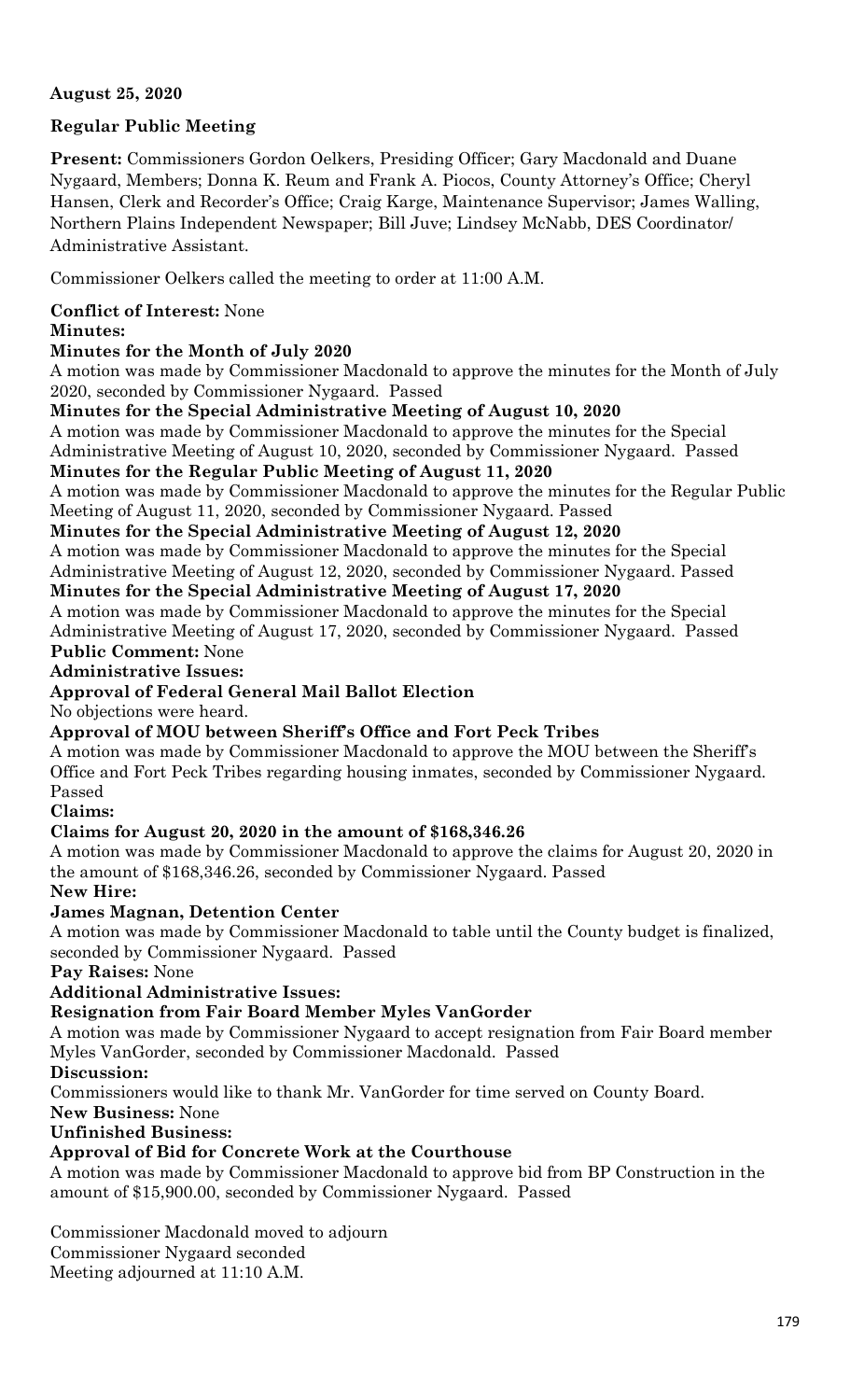## **August 25, 2020**

# **Special Administrative Meeting**

**Present:** Commissioners Gordon Oelkers, Presiding Officer; Gary Macdonald and Duane Nygaard, Members; Lindsey McNabb, DES Coordinator/ Administrative Assistant.

A motion was made by Commissioner Nygaard to go into Special Administrative Session, seconded by Commissioner Macdonald. Passed

Meeting brought to order at 1:09 P.M.

## **New Hire:**

## **James Magnan, Detention Center**

A motion was made by Commissioner Macdonald to approve new hire James Magnan as a Detention Officer, seconded by Commissioner Oelkers. Passed **Vote: For:** 2 **Against:** 1

Commissioner Macdonald moved to adjourn Commissioner Nygaard seconded Meeting adjourned at 1:10 P.M.

# **WARRANTS: PAYROLL AND CLAIMS:** The Board has now completed the auditing of all claims presented for payment and ordered the following listed warrants issued:<br> $\frac{c \text{heck}}{c \text{heck}}$

| Check #  | payee/name         | Check $\frac{1}{2}$ |
|----------|--------------------|---------------------|
| $-69368$ | GARY MACDONALD     | \$<br>3,326.89      |
| $-69367$ | DUANE NYGAARD      | \$<br>4,994.62      |
| $-69366$ | GORDON OELKERS     | \$<br>4,629.90      |
| $-69365$ | LAURIE EVANS       | \$<br>2,895.36      |
| $-69364$ | ERIKA FYFE         | \$<br>2,441.91      |
| $-69363$ | JERI TOAVS         | \$<br>3,275.27      |
| $-69362$ | JERRI GRIMSRUD     | \$<br>1,867.29      |
| $-69361$ | TRACI HARADA       | \$<br>2,738.10      |
| $-69360$ | PENNY HENDRICKSON  | \$<br>2,838.10      |
| $-69359$ | PEGGY PURVIS       | \$<br>2,452.21      |
| $-69358$ | SHELLEY ARNDT      | \$<br>2,409.95      |
| $-69357$ | DAVID BLOCK        | \$<br>3,135.23      |
| $-69356$ | BRITTANY DEAVILA   | \$<br>227.58        |
| $-69355$ | JENNA PRESSER      | \$<br>3,150.47      |
| $-69354$ | BETTY ROMO         | \$<br>2,595.52      |
| $-69353$ | LIARA BRAATEN      | \$<br>2,402.22      |
| $-69352$ | CHERYL HANSEN      | \$<br>3,694.05      |
| $-69351$ | TRACY JUVE-MIRANDA | \$<br>3,489.25      |
| $-69350$ | LINDSEY NYGAARD    | \$<br>2,502.42      |
| $-69349$ | JAN PANKRATZ       | \$<br>2,542.76      |
| $-69348$ | AUSTIN KNUDSEN     | \$<br>5,905.44      |
| $-69347$ | FRANK PIOCOS       | \$<br>4,941.93      |
| $-69346$ | DONNA REUM         | \$<br>3,362.07      |
| $-69345$ | CHRISTA WAGNER     | \$<br>2,436.44      |
| $-69344$ | BRENDA ABRAHAM     | \$<br>2,116.35      |
| $-69343$ | ALEXANDRIA BOSTICK | \$<br>2,095.26      |
| $-69342$ | COLE HANKS         | \$<br>3,363.75      |
| $-69341$ | CRAIG KARGE        | \$<br>3,101.67      |
| $-69340$ | CHRISTINE KILSDONK | \$<br>1,941.74      |
| $-69339$ | STEVEN HARADA      | \$<br>375.14        |
| $-69338$ | LINDSEY MCNABB     | \$<br>3,272.36      |
| $-69337$ | CLAYTON VINE       | \$<br>3,358.71      |
| $-69336$ | DANNON GIBBY       | \$<br>918.85        |
| $-69335$ | SIBLEY JANKOVIAK   | \$<br>927.08        |
| $-69334$ | MICHELLE BARSNESS  | \$<br>2,459.85      |
| $-69333$ | FRANCES HAYES      | \$<br>4,759.49      |
| $-69332$ | RHONDA MASON       | \$<br>1,289.46      |
| $-69331$ | TARRAH POITRA      | \$<br>2,786.20      |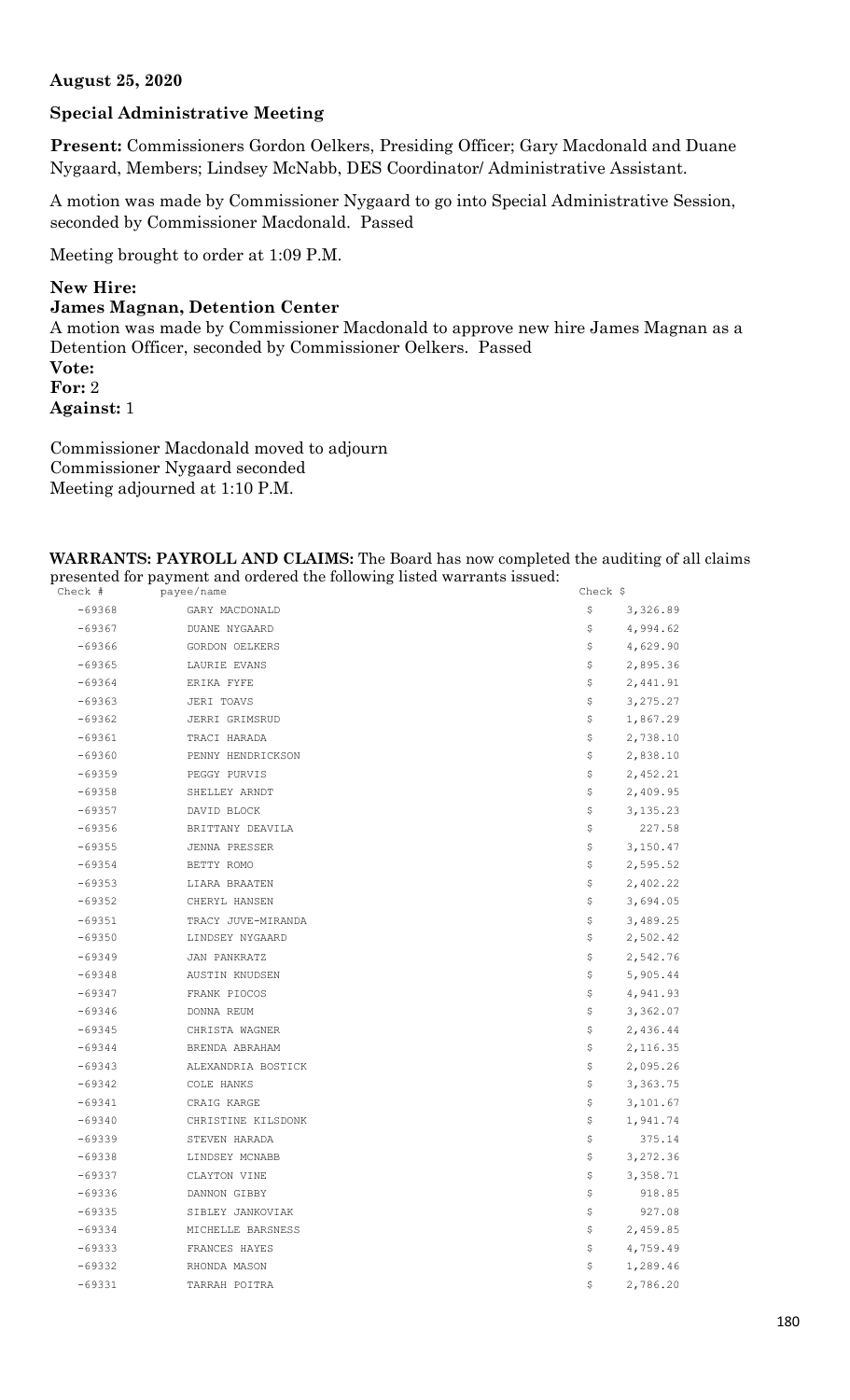| -69330               | PATRICIA PRESSER                 | \$       | 4,993.03             |
|----------------------|----------------------------------|----------|----------------------|
| $-69329$             | KARLA THOMPSON                   | \$       | 3,998.34             |
| $-69328$             | DARLA ZIMMERMAN                  | \$       | 2,331.10             |
| $-69327$             | ARTHUR ALLEN                     | \$       | 2,466.06             |
| $-69326$             | MICHELLE ISLE                    | \$       | 3,215.65             |
| -69325               | JEFF ADKINS                      | \$       | 3,056.09             |
| $-69324$             | GRANT BOYSUN                     | \$       | 2,945.23             |
| $-69323$             | NUFRY BOYSUN                     | \$       | 3,085.52             |
| $-69322$             | HARDY BRAATEN                    | \$       | 1,420.29             |
| $-69321$             | DAVID COMBS                      | \$       | 2,961.79             |
| $-69320$             | SCOTT DOORNEK                    | \$       | 3,005.51             |
| $-69319$             | ALAN ENGELKE                     | \$       | 645.80               |
| $-69318$             | JACOB GIBBY                      | \$       | 2,831.37             |
| $-69317$             | REX JENSEN                       | \$       | 1,934.95             |
| $-69316$             | EDWARD KALAL                     | \$       | 3,669.28             |
| $-69315$             | RYAN LAMBERT                     | \$       | 2,715.89             |
| $-69314$             | DEREK MCNABB                     | \$       | 3,397.77             |
| $-69313$             | KENNETH NORGAARD                 | \$       | 3,177.26             |
| $-69312$             | JARED POLAND                     | \$       | 2,465.43             |
| $-69311$             | ELDON PORRAS JR                  | \$       | 2,929.69             |
| $-69310$             | NOAH NICKOLOFF                   | \$       | 1,749.43             |
| $-69309$             | LUCAS OELKERS                    | \$       | 1,666.32             |
| -69308               | WILLIAM PETERSEN                 | \$       | 3,415.92             |
| $-69307$             | AYDEN VAHWHY                     | \$<br>\$ | 1,145.27             |
| $-69306$             | ANGELA MILLER                    |          | 1,774.28             |
| $-69305$             | BRITTEN VANGORDER                | \$       | 1,632.19             |
| $-69304$<br>$-69303$ | LINDY VANGORDER                  | \$<br>\$ | 306.09               |
| $-69302$             | LEONA COLVIN<br>SHEILA DUNN      | \$       | 512.93<br>2,221.19   |
| $-69301$             | SHERI HARVEY                     | \$       | 1,080.30             |
| $-69300$             | JANET LIVINGSTON                 | \$       | 3,027.18             |
| -69299               | PATRICIA SILVA PRONTO            | \$       | 2,297.41             |
| $-69298$             | MIRACLE SPOTTED WOLF             | \$       | 2,673.89             |
| $-69297$             | JULIE BACH                       | \$       | 2,062.86             |
| -69296               | PAMELA CLARK                     | Ş        | 3,263.53             |
| $-69295$             | ANNE HELLER                      | \$       | 2,814.47             |
| $-69294$             | VIRGINIA MCGINNIS                | \$       | 456.78               |
| -69293               | ALYSSA PAUTSCH                   | \$       | 2,448.90             |
| $-69292$             | CAROL RASMUSSEN                  | \$       | 2,152.96             |
| $-69291$             | CYNTHIA WELCH                    | \$       | 2,776.22             |
| $-69290$             | JUDITH HEUPEL                    | \$       | 2,621.17             |
| $-69289$             | TRACI KJELSHUS                   | \$       | 679.91               |
| -69288               | TRACIE SMITH                     | \$       | 1,208.83             |
| -69287               | <b>JASON BAKER</b>               | \$       | 4,090.32             |
| $-69286$             | TINA BETS HIS MEDICINE           | \$       | 2,304.24             |
| $-69285$             | LOWELL BOYD JR                   | \$       | 3,065.24             |
| $-69284$             | TONETTA CANTRELL                 | \$       | 2,034.51             |
| -69283               | CENTENNIAL COLON                 | \$       | 4,123.36             |
| $-69282$             | ROBERT CORBELL                   | \$       | 2,047.14             |
| $-69281$             | MICHAEL ELLERTON                 | \$       | 4,720.80             |
| $-69280$             | <b>JASON FREDERICK</b>           | \$       | 4,327.20             |
| -69279               | DEVON HUGHES-MUNDEN              | \$       | 3,174.18             |
| -69278               | PILAR KUNZ                       | \$       | 3,775.14             |
| -69277               | TIMOTHY LINGLE                   | \$       | 4,381.76             |
| $-69276$             | PATRICK O'CONNOR                 | \$       | 4,396.67             |
| $-69275$             | DAMON SADLER                     | \$       | 3,868.93             |
| $-69274$             | MARY SIMONS                      | \$       | 2,452.79             |
| -69273               | JARED STANDING                   | \$       | 3,596.99             |
| -69272               | JOHN SUMMERS                     | \$       | 5, 211.16            |
| $-69271$             | RYAN VAN KERKHOVE                | \$       | 3,239.51             |
| $-69270$             | DHAREEN VILLALUZ                 | \$       | 3,660.52             |
| $-69269$             | JESSICA BLEDSAW                  | \$       | 2,314.12             |
| $-69268$             | GAYDELLA BRUNELLE                | \$       | 2,439.22             |
| -69267               | CATHERINE DICKEY                 | \$       | 2,547.88             |
| $-69266$             | CARLOS GARCIA                    | \$       | 2,633.02             |
| $-69265$             | TIFFANY GREY BEAR                | \$       | 2,232.02             |
| $-69264$             | TEGAN KELLER                     | \$       | 1,631.94             |
|                      |                                  |          |                      |
| $-69263$<br>$-69262$ | LEANN MAROTTEK<br>RACHAEL PARKER | \$<br>S. | 2,851.07<br>3,046.13 |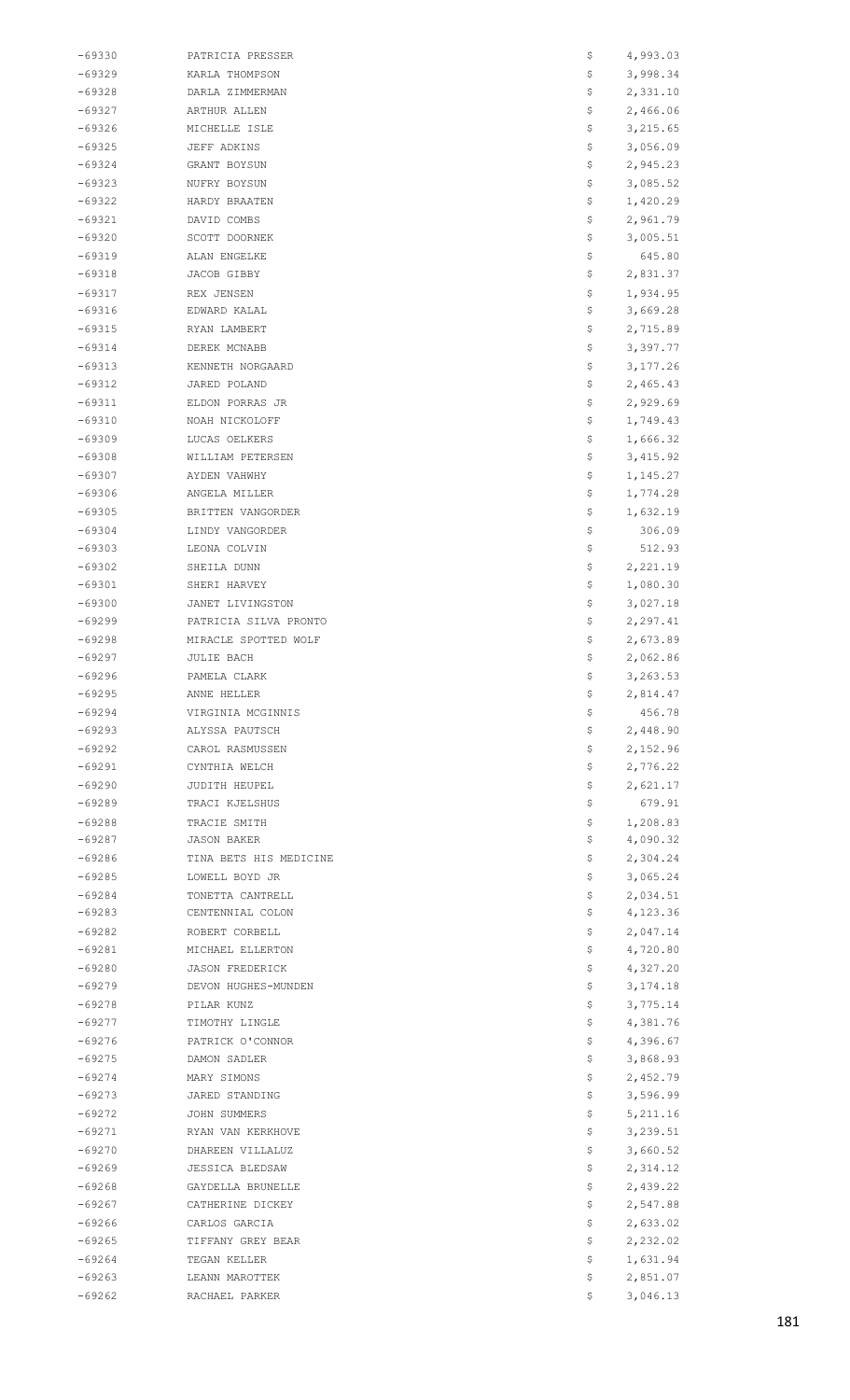| $-69261$ | BRANDY SUTTON       |                                          | \$       | 3,042.97              |
|----------|---------------------|------------------------------------------|----------|-----------------------|
| $-69260$ |                     | <b>JESSICA WALKER</b>                    |          | 2,344.88              |
| $-69259$ |                     | JEFFREY WOZNIAK                          |          | 3,375.08              |
| $-69258$ |                     | ELISE AKERS                              |          | 2,224.66              |
| $-69257$ |                     | JOHN BENAVENTE                           |          | 2,230.26              |
| -69256   | TROY BLOUNT         |                                          | \$       | 3,415.76              |
| $-69255$ |                     | KEELIA BROCK                             |          | 2,092.96              |
| $-69254$ | DEBRA COLLINS       |                                          | \$       | 3,240.21              |
| $-69253$ | LAKOTA FLYING HORSE |                                          | \$.      | 2,398.67              |
| $-69252$ | GERALD JACKSON JR   |                                          | \$.      | 2,599.14              |
| $-69251$ | MORTY MANNING       |                                          | \$       | 2,087.40              |
| $-69250$ | RICHARD MCDONALD    |                                          | \$       | 2,272.80              |
| -69249   | JOSHUA MILLER       |                                          | Ş.       | 2,402.71              |
| $-69248$ | TRISTAN RANDALL     |                                          | \$       | 2,391.83              |
| $-69247$ | JERRETT SMIDT       |                                          | \$.      | 1,360.35              |
| $-69246$ | DIGMIE TINGLIN      |                                          | \$       | 2,989.43              |
| -69245   | ROCHELLE ROMO       |                                          | \$       | 1,312.99              |
| $-69244$ | ANGELICA SUTTON     |                                          | Ş.       | 1,221.67              |
| $-69243$ | SARAH WAGNER        |                                          | \$.      | 1,319.73              |
| $-69242$ | SAMUEL BOYD         |                                          | \$       | 729.36                |
| $-69241$ | LYLE LAMBERT        |                                          | \$       | 145.50                |
|          | Electronic          |                                          | Ş.       | 337,619.19            |
| $-69240$ |                     |                                          |          |                       |
| $-69239$ | HSA<br>D-SHRF       | WESTERN BANK<br>PUBLIC EMPLOYEES RETIREM | Ş.       | 2,377.88<br>28,840.60 |
|          |                     |                                          | Ş.       |                       |
| $-69238$ | FIT                 | IRS/FEDERAL DEPOSIT                      | \$.      | 117,823.17            |
| $-69237$ | P.E.R.S.            | PUBLIC EMPLOYEES RETIREM                 | \$.      | 61, 252.59            |
| -69236   | SIT                 | STATE TREASURER                          | \$       | 21,793.00             |
|          | Deductions          |                                          | \$       | 232,087.24            |
| 43863    | RACHAEL GILBERT     |                                          | \$.      | 1,508.41              |
| 43864    | PAYTON HAUGE        |                                          | \$.      | 1,155.43              |
| 43865    | LOGAN NICKOLOFF     |                                          | \$.      | 1,625.82              |
| 43866    | DAKOTA SMITH        |                                          | \$       | 1,546.39              |
| 43867    | CAYDEN BOYD         |                                          | \$<br>\$ | 803.26                |
| 43868    |                     | HEATHER BOYSUN                           |          | 144.07                |
| 43869    | RANDALL PAUTSCH     |                                          | Ş        | 252.89                |
| 43870    | GLORIA GIESE        |                                          | \$       | 1,226.71              |
| 43871    | MELVIN CLARK        |                                          | \$       | 3,147.88              |
| 43872    | TYLER STERLING      |                                          | \$       | 2,381.01              |
| 43873    | MICHELLE ISLE       |                                          | \$       | 1,797.74              |
|          | Non-Electronic      |                                          | \$       | 15,589.61             |
| 43874    | AFLAC               | AFLAC                                    | \$       | 4,624.44              |
| 43875    | AFSCME              | AFSCME                                   | \$       | 562.90                |
| 43876    |                     | CHILD SUPPORT CHILD SUPPORT ENFORCEMEN   | \$       | 188.00                |
| 43877    |                     | CHILD SUPPORT-S OFFICE OF CHILD SUPPORT  | \$       | 286.00                |
| 43878    | COLONIAL            | COLONIAL LIFE & ACCIDENT                 | \$       | 2,309.27              |
| 43879    | EBMS/FLEX FEES EBMS |                                          | \$       | 1,281.95              |
| 43880    |                     | EBMS/HEALTH INS EBMS/HEALTH INSURANCE    | \$       | 120,813.54            |
| 43881    |                     | GARNISHMENT/MDR MT DEPT OF REVENUE       | \$       | 729.36                |
| 43882    |                     | JEFFERSON PILOT JEFFERSON PILOT FINANCIA | \$       | 583.04                |
| 43883    |                     | NEW YORK LIFE NEW YORK LIFE              | \$.      | 2,006.08              |
| 43884    | PEBSCO              | NATIONWIDE RETIREMENT SO                 | \$.      | 4,141.00              |
| 43885    |                     | UNION/DEPUTIES MONTANA TEAMSTERS/LOCAL   | \$       | 2,345.00              |
|          | Deductions          |                                          | \$       | 139,870.58            |
|          | Electronic          |                                          | \$       | 569,706.43            |
|          | Non-Electronic      |                                          |          |                       |
|          | Total               |                                          | \$       | 155,460.19            |
|          |                     |                                          | \$       | 725,166.62            |

#### **TOTAL PAYROLL WITH WORKERS COMP & UNEMPLOYMENT: \$742,598.55**

| 1000 GENERAL                 |              |
|------------------------------|--------------|
| 101000 CASH/CASH EQUIVALENTS | \$84,266.07  |
| 2110 ROAD FUND               |              |
| 101000 CASH/CASH EQUIVALENTS | \$10,379.24  |
| 2140 NOXIOUS WEED            |              |
| 101000 CASH/CASH EQUIVALENTS | \$437.04     |
| 2160 COUNTY FAIR FUND        |              |
| 101000 CASH/CASH EQUIVALENTS | \$11,872.33  |
| 2170 ATRPORT                 |              |
| 101000 CASH/CASH EQUIVALENTS | \$1,100.49   |
| 2190 COMPREHENSIVE INSURANCE |              |
| 101000 CASH/CASH EQUIVALENTS | \$300,142.90 |
|                              |              |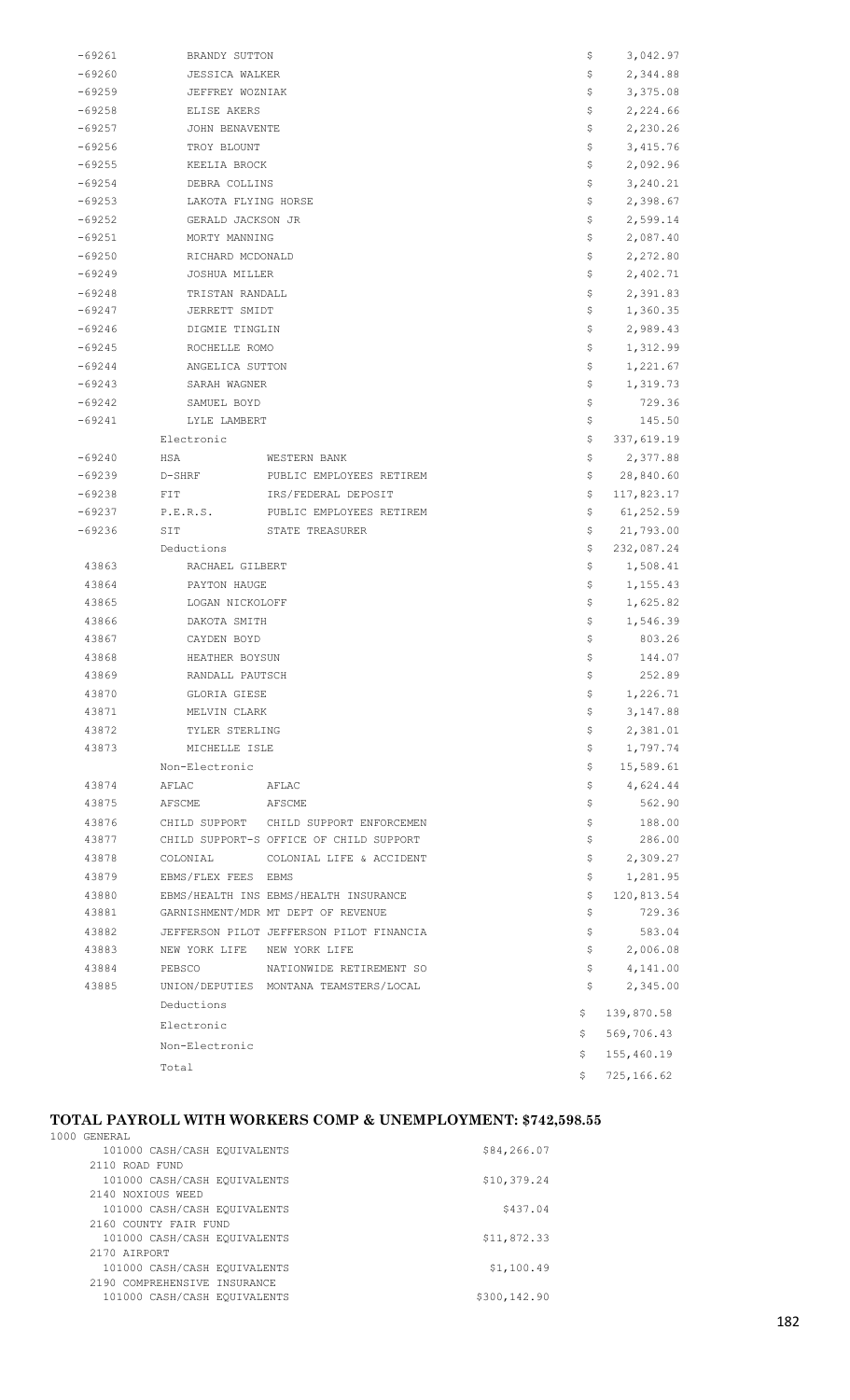| 2200 MOSQUITO CONTROL                  |        |              |
|----------------------------------------|--------|--------------|
| 101000 CASH/CASH EQUIVALENTS           |        | \$10,450.75  |
| 2220 LIBRARY                           |        |              |
| 101000 CASH/CASH EQUIVALENTS           |        | \$9,480.95   |
| 2280 SENIOR CITIZENS                   |        |              |
| 101000 CASH/CASH EQUIVALENTS           |        | \$1,129.48   |
| 2290 EXTENSION SERVICE                 |        |              |
| 101000 CASH/CASH EQUIVALENTS           |        | \$152.05     |
| 2300 PUBLIC SAFETY                     |        |              |
| 101000 CASH/CASH EQUIVALENTS           |        | \$895.63     |
| 2360 ROOSEVELT CO MUSEUM               |        |              |
| 101000 CASH/CASH EQUIVALENTS           |        | \$835.66     |
| 2460 MCCABE SPECIAL                    |        |              |
| 101000 CASH/CASH EQUIVALENTS           |        | \$20.08      |
| 2800 ALCOHOL & DRUG ABUSE              |        |              |
| 101000 CASH/CASH EQUIVALENTS           |        | \$5,686.00   |
| 2821 GAS TAX-SPECIAL                   |        |              |
| 101000 CASH/CASH EQUIVALENTS           |        | \$53,301.35  |
| 2850 911 EMERGENCY                     |        |              |
| 101000 CASH/CASH EQUIVALENTS           |        | \$27,069.49  |
| 2979 CFDC-BIOTERRORISM GRANT           |        |              |
| 101000 CASH/CASH EQUIVALENTS           |        | \$659.86     |
| 4030 PUBLIC SAFETY CAPITAL IMPROVEMENT |        |              |
| 101000 CASH/CASH EQUIVALENTS           |        | \$400.00     |
| 5210 WATER OPERAT-BROCKTON             |        |              |
| 101000 CASH/CASH EQUIVALENTS           |        | \$26.35      |
| 5310 SEWER OPERAT-BROCKTON             |        |              |
| 101000 CASH/CASH EQUIVALENTS           |        | \$159.78     |
| 7200 RURAL FIRE DISTRICT 64            |        |              |
| 101000 CASH/CASH EQUIVALENTS           |        | \$323.97     |
| 7380 WOLF POINT TV                     |        |              |
| 101000 CASH/CASH EQUIVALENTS           |        | \$49.45      |
| 7385 POPLAR TV                         |        |              |
| 101000 CASH/CASH EQUIVALENTS           |        | \$0.00       |
|                                        |        |              |
|                                        |        |              |
|                                        | Total: | \$518,838.92 |

# **TOTAL CLAIMS AND PAYROLL FOR JULY, 2020: \$1,261,437.47**

## **ABATEMENTS APPROVED: 5611**

FEES RECEIVED: The following fees for the month of July were received from various offices:

| Clerk and Recorder      | \$5,803.00 |
|-------------------------|------------|
| JP Wolf Point           | \$1,611.00 |
| JP Culbertson           | \$8,998.00 |
| Clerk of District Court | \$4,884.55 |
| Sheriff                 | \$1,060.00 |

**INVESTMENT INTEREST:** County Treasurer Betty Romo reported the County had received investment interest for the month of July from the following:

| Opportunity Bank checking Interest       | \$36.53  |
|------------------------------------------|----------|
| <b>Opportunity Bank Savings Interest</b> | \$       |
| Opportunity Bank STIP Interest           | \$       |
| <b>Opportunity Bank Money Market</b>     | \$124.04 |
| First Community Bank interest Wolf Point | \$711.51 |
| Independence Bank Savings Interest       | \$68.57  |

**DEPOSITS:** The following listed checks were deposited with the County Treasurer \$1,830.04- Oil Royalties from Equinor to General Fund \$9,310.62- Oil Royalties from Kraken to General Fund \$6,082.10- Oil Royalties from Kraken to General Fund \$2,867.12- Interest on CUSIP 140420TX8 to General Fund \$8,536.29- FY 21 County Fuel Tax to Gasoline Tax Fund \$101.53- FY 21 County Fuel Tax to Road Fund \$6,069.46- Oil Royalties from Oasis to General Fund